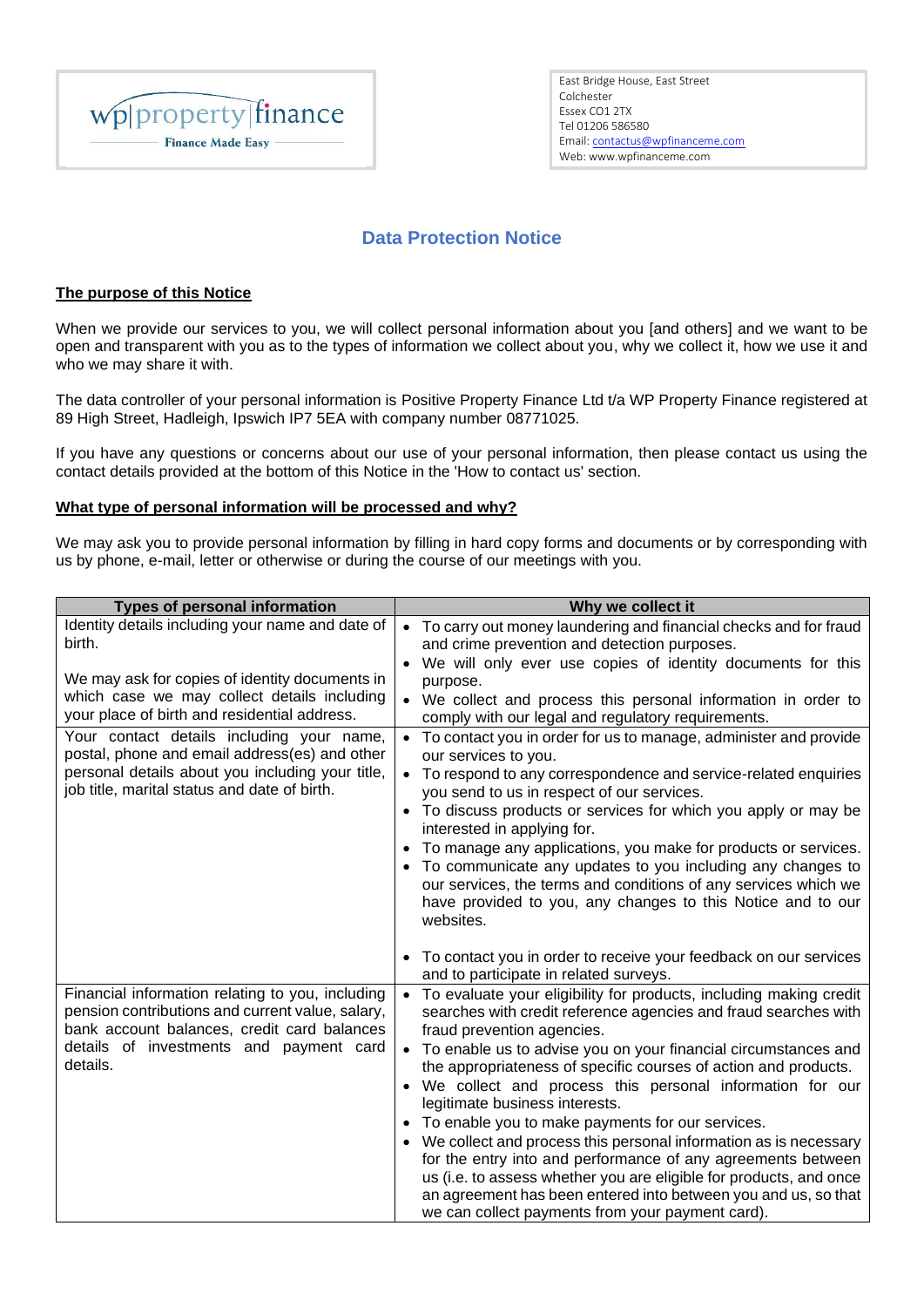| Details of your dependents (name, address and<br>date of birth)                                                                                                                                                     | • To enable us to provide you with services that you have<br>requested that would involve, or have an impact on, your<br>dependents (who may be adults or minors). Where those<br>dependents are adults, please make sure that you have their<br>permission to provide us with their personal information.                                                                                                                                                                                       |
|---------------------------------------------------------------------------------------------------------------------------------------------------------------------------------------------------------------------|--------------------------------------------------------------------------------------------------------------------------------------------------------------------------------------------------------------------------------------------------------------------------------------------------------------------------------------------------------------------------------------------------------------------------------------------------------------------------------------------------|
| Details of contact that we have had with you<br>such as meetings with you, fact-finding<br>documentation,<br>discussions<br>and<br>recommendations, referrals and quotes.<br>Details of services you have received. | • To allow us to provide a professional service to you and to<br>contact you with information about other services of ours that we<br>think you may be interested in).<br>• We collect and process this personal information for our<br>legitimate business interests.                                                                                                                                                                                                                           |
| Client experience and other feedback and<br>information you provide to us.<br>Information about complaints and incidents.<br>Recordings of calls we receive or make.                                                | • To review your feedback and experience with us so that we can<br>improve our products and services for you and for our other<br>clients.<br>We collect and process this personal information for our<br>$\bullet$<br>legitimate business interests (and we record calls both for quality<br>and training purposes and to comply with our legal and regulatory<br>obligations).<br>Please see<br>below<br>"When<br>section<br>entitled<br>record<br>we<br>communications" for more information. |
| All of the personal information described above.                                                                                                                                                                    | • We may disclose your personal information to third parties where<br>we are required to do so to comply with applicable laws and<br>regulatory requirements including in circumstances where we<br>are required to do so by a court Order, regulatory authority or any<br>other third party with the lawful right to request and receive the<br>personal information we hold about you (including law<br>enforcement agencies and tax authorities).                                             |
|                                                                                                                                                                                                                     | • We may also use your personal information where it is necessary<br>for us to take legal advice in order to establish our legal rights, to<br>bring a claim against you or any related parties or to defend a<br>claim from you or any related parties.<br>We collect and process this personal information for our<br>$\bullet$<br>legitimate business interests including to carry out our own<br>internal business planning, compliance, training, audit and<br>quality assurance purposes.  |

Depending upon the types of products and services you require, we may also need to collect information from and about you which the law considers to be sensitive, such as data about your physical or mental health, which we refer to as "**special category personal data**". The special category personal data that we may ask you to provide, and the reasons why we ask you to provide it, are as follows:

| Types of special category personal data                           | Why we collect it                                                                                                                                                                                                                                                                                                                                                                                                                                                                                                                                                                                                                                                                                              |
|-------------------------------------------------------------------|----------------------------------------------------------------------------------------------------------------------------------------------------------------------------------------------------------------------------------------------------------------------------------------------------------------------------------------------------------------------------------------------------------------------------------------------------------------------------------------------------------------------------------------------------------------------------------------------------------------------------------------------------------------------------------------------------------------|
| Information about your physical or mental<br>health or condition. | Certain products and services that you request may require this<br>information. Specifically, in order for us to advise you on and to<br>submit applications for health or life insurance products and<br>services, we will need to collect information relating to your physical<br>and mental health in order to obtain accurate quotes and to advise<br>on the suitability of products (as insurance premiums and eligibility<br>for products will in part depend on your physical and mental health).<br>We will usually collect this information in the course of meetings with<br>you, on specific questionnaires or in the process of completing an<br>application form for such products and services. |
| Information about your sex life or sexual<br>orientation.         | Some providers may ask for this information in the course of your<br>application for their products or services. We will never ask for this<br>information for our own purposes.                                                                                                                                                                                                                                                                                                                                                                                                                                                                                                                               |
| Information about your racial or ethnic origin                    | Some providers may ask for this information in the course of your<br>application for their products or services. We will never ask for this<br>information for our own purposes.                                                                                                                                                                                                                                                                                                                                                                                                                                                                                                                               |

We will only process the special category personal data listed above with your explicit consent. We ask for your consent to the processing of this data at the end of this Notice. You may choose not to provide us with this consent. **Howeve**r,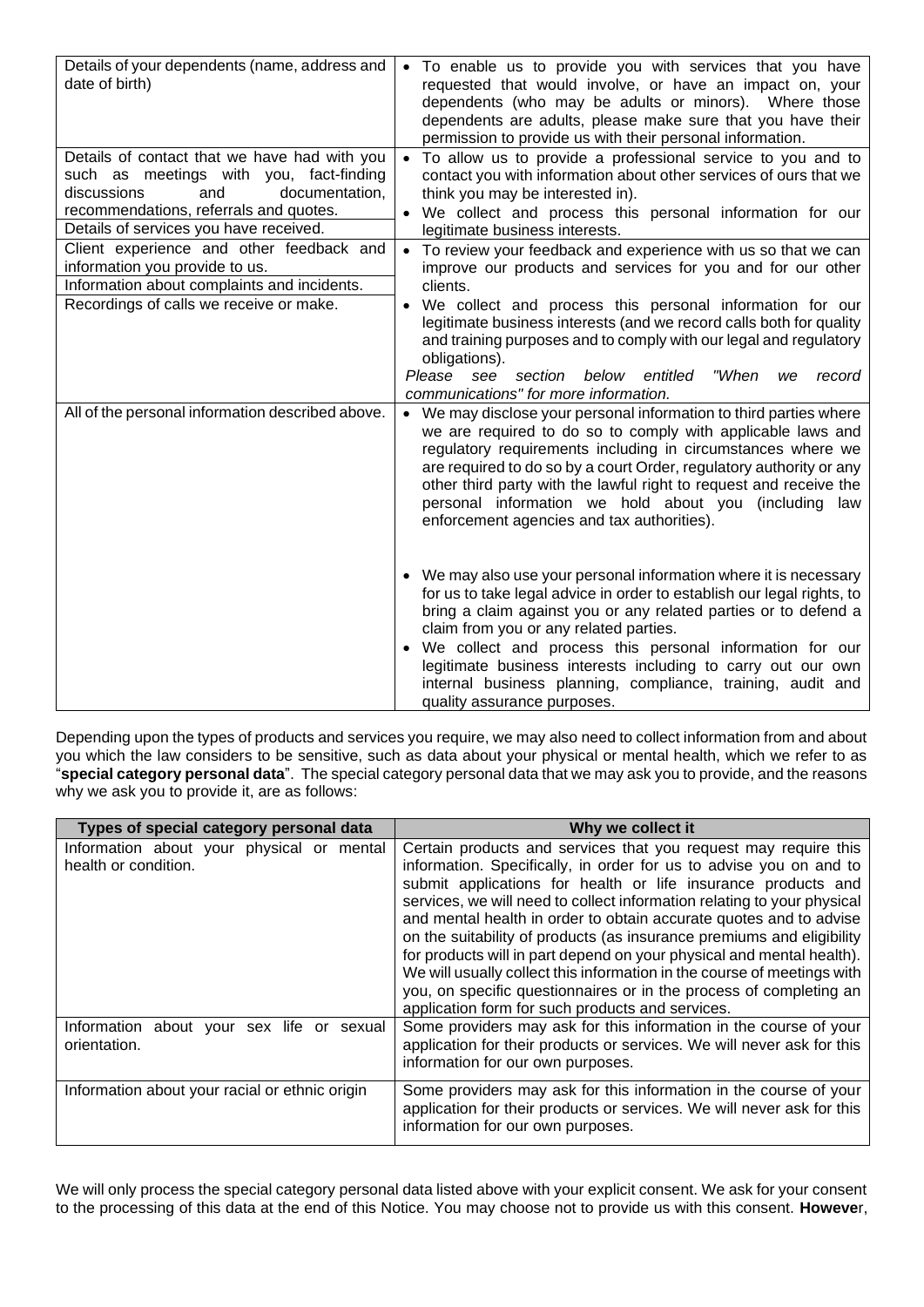**please note that if you do not provide us with your consent to collect and process the information listed in the table above:**

- **we may not be able to advise you fully in respect of certain products and services which require this information in particular those relating to health or life insurance.**
- **your application may be rejected by the providers of products and services which require this information; or**
- **the quotes for such products and services may be higher than would be the case if this information were provided**.

## **Your consent to us processing your special category personal data**

As explained above, we can only process the special category personal data listed in the table above 3 with your explicit consent. We ask for your explicit consent to the processing of this data below. You may choose not to provide us with this consent. However, **please note that if you do not provide us with your explicit consent to process the special category personal data listed above, this may affect our ability to advise you on your options and it may limit the products and services which are available to you and may result in your application being rejected or result in higher quotes being provided to you in particular those relating to health or life insurance.**

Do you consent to us processing the special category personal data listed in the table above?

| Yes |  |
|-----|--|
| No  |  |

In some circumstances, we may receive information about you from third parties. In particular, we will receive information about you from Credit Reference Agencies and Fraud Prevention Agencies. This may include details of the products and services you have applied for, those lenders, finance and credit organisations with whom you have (and have had) an agreement with, the amounts advanced, the amount and frequency of repayments and whether you have made your repayments on time and in full. This will help us make the best possible assessment of your financial situation before we decide whether we can provide you with our services and/or recommend any specific products and services. It is in our legitimate interests to process your personal information for this purpose. We may also ask you to provide Letters of Authority to allow us to receive information about you from providers.

## **When we record communications**

We, and persons acting on our behalf, may record and/or monitor communications including telephone conversations over landlines and mobile phones, emails, fax and other electronic communications between our staff and you. We only record communications between us in order to comply with our legal and regulatory requirements - as a regulated financial adviser, the law requires us to record these communications.

We may also record and/or monitor communications for training and quality assurance purposes but will always ask for your consent before recording communications for these purposes. If you choose not to provide your consent in these circumstances, we will still be entitled to record and/or monitor communications if we are under a legal obligation to do so (but will only be able to use the recordings for those purposes).

## **Who might my personal information be shared with?**

We may disclose your personal information to the following categories of recipients:

- **to providers of financial services, insurance and investment products and services in respect of whom you request** us to submit applications on your behalf and to receive updates from such providers in order for us to provide our services to you throughout the lifetime of our relationship with you;
- to our **suppliers and partners** in order for them to help us provide our services to you, this includes:
	- o our **IT systems providers** to assist us with providing you with an efficient, modern and professional service.
	- o our suppliers of **audit and regulatory compliance support services** who may review our records containing your personal information in order to audit and report to us on our compliance with applicable laws and regulatory requirements.
	- o our **accountants, solicitors, insurer(s) and insurance broker(s)** and any other provider of professional services to us.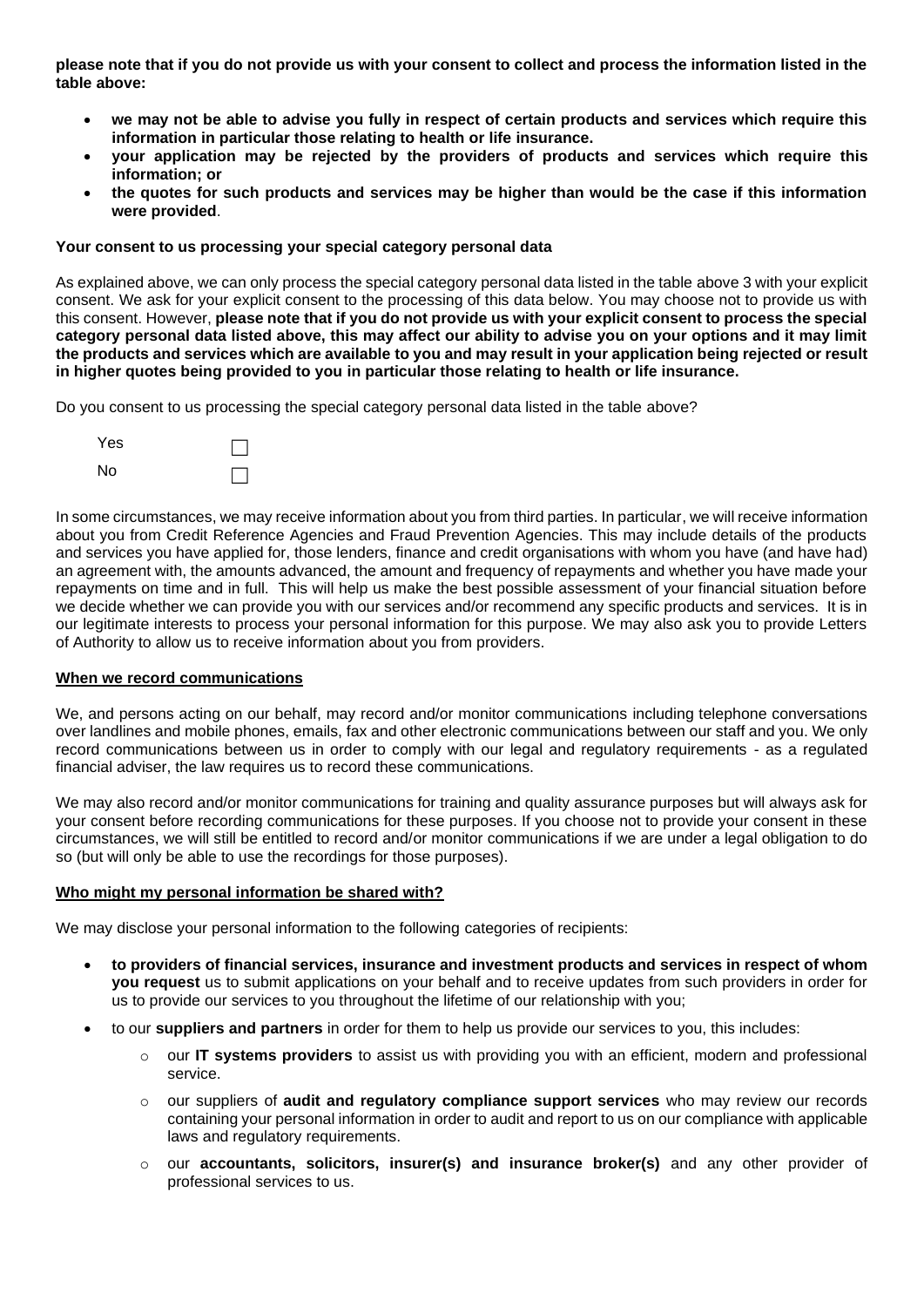- to **other financial institutions or regulatory bodies** with whom information is shared for money laundering checks, credit risk reduction and other fraud and crime prevention purposes.
- to a **prospective buyer** (and its agents and advisers) in the event we intend to sell any part of our business or its assets or if substantially all of our assets are acquired by a third party, in which case your personal information could form part of one of the assets we sell, provided that we inform the buyer it must use your personal information only for the purposes described in this Notice. We will never rent or sell your personal information other than as part of a sale of our business.
- to any **national and/or international regulatory, enforcement body, government agency or court** where we believe disclosure is necessary
	- (i) as a matter of applicable law or regulation (including where we are required by law to provide information to organisations such as HMRC),
	- (ii) to exercise, establish or defend our legal rights, or
	- (iii) to protect your vital interests of those of any other person; and
- to any **other person with your consent** to the disclosure or where we are permitted to do so by law.

## **Our legal basis for processing personal information**

Our legal basis for collecting and using your personal information will depend on the personal information concerned and the specific context in which we collect it. In respect of the personal information and the purposes for which we may process your personal information which are set out in this Notice, we have confirmed the legal basis upon which we collect and process your personal information in the 'What type of personal information will be processed and why?' section above.

If we ask you to provide personal information to comply with a legal requirement or to perform a contract with you or with your explicit consent, we will make this clear at the relevant time and advise you whether the provision of your personal information is mandatory or not (as well as of the possible consequences if you do not provide your personal information).

Similarly, if we collect and use your personal information in reliance on our legitimate interests (or those of any third party), we will make clear to you at the relevant time what those legitimate interests are.

If you have questions about or need further information concerning the legal basis on which we collect and use your personal information, please contact us using the contact details provided under the "How to contact us" heading below.

## **Your data protection rights**

You have the following data protection rights:

- If you wish to **access, correct, update or request deletion** of your personal information, you can do so at any time by contacting us using the contact details provided under the *"How to contact us"* heading below;
- In addition, you can **object to processing** of your personal information, ask us to **restrict processing** of your personal information or **request portability** of your personal information. Again, you can exercise these rights by contacting us using the contact details provided under the *"How to contact us"* heading below.
- You have the right to **opt-out of marketing communications** we send you at any time. You can exercise this right by clicking on the "unsubscribe" or "opt-out" link in the marketing e-mails we send you. To opt-out of other forms of marketing (such as postal marketing or telemarketing), then please contact us using the contact details provided under the *"How to contact us"* heading below.
- Similarly, if we have collected and process your personal information with your consent, then you can **withdraw your consent** at any time. Withdrawing your consent will not affect the lawfulness of any processing we conducted prior to your withdrawal, nor will it affect processing of your personal information conducted in reliance on lawful processing grounds other than consent. For specific information about our processing of your sensitive category personal data with your consent, please see the *"Your consent to us processing your special category personal data"* heading below.
- You have the **right to complain to a data protection authority** about our collection and use of your personal information. For more information, please contact your local data protection authority. (Contact details for data protection authorities in the European Economic Area, Switzerland and certain non-European countries (including the US and Canada) are available at [http://ec.europa.eu/justice/data-protection/article-](http://ec.europa.eu/justice/data-protection/article-29/structure/data-protection-authorities/index_en.htm)[29/structure/data-protection-authorities/index\\_en.htm.](http://ec.europa.eu/justice/data-protection/article-29/structure/data-protection-authorities/index_en.htm)